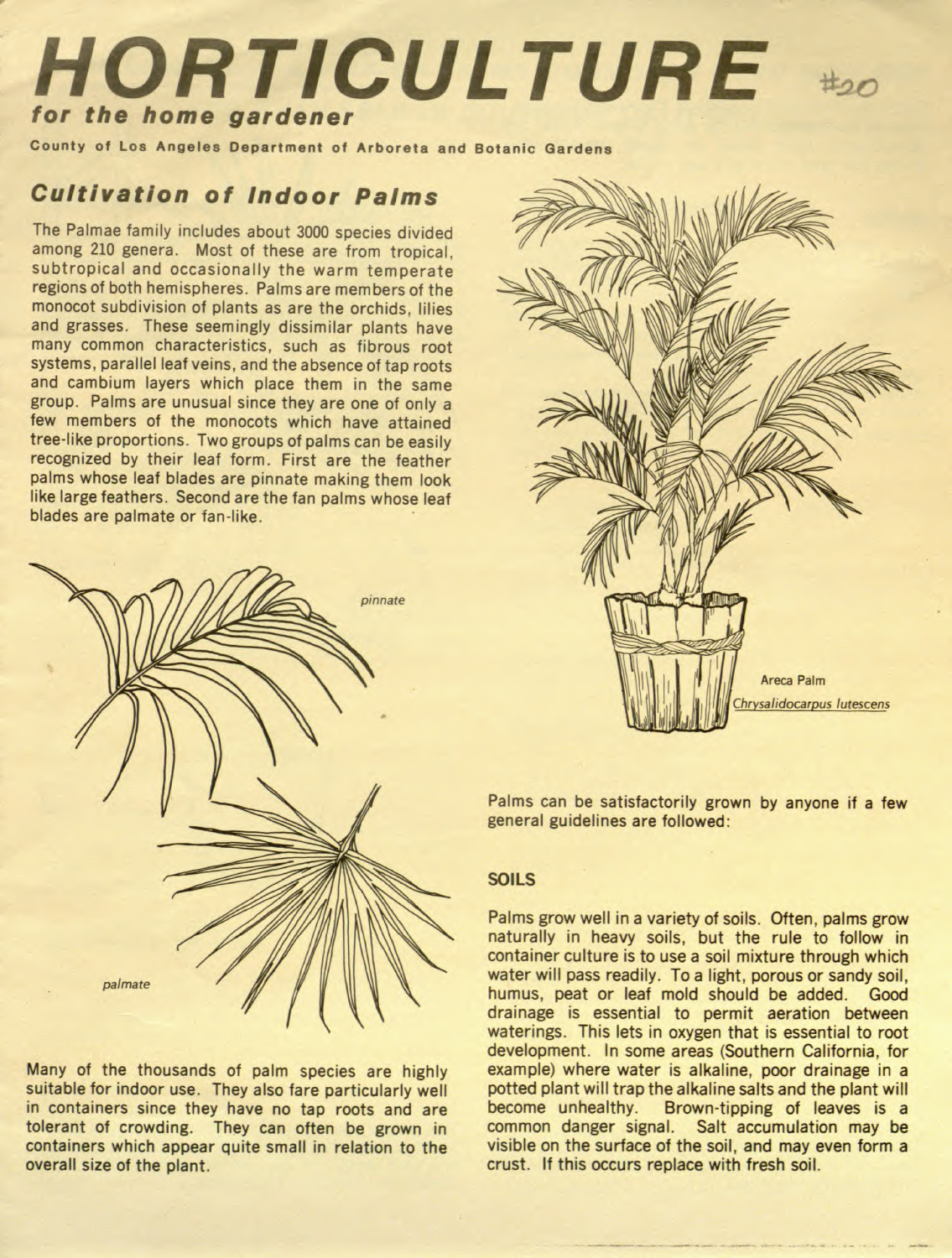#### LIGHT

Palms are extremely variable in their need for light. Keep in mind where you are going to grow it and buy accordingly. Many palms are shade tolerant when young, but need more light later in life.

#### WATER

When a potted palm is given too little water, the small feeder roots will eventually dry up and die. To avoid this, supply water about 2-3 times a week in large enough amounts that all the soil in the container



When planting or repotting container palms, firmly compact the soil, then flood with water to settle the soil and eliminate air pockets.

becomes moist. Water should drain freely out the bottom hole. Water requirements may change with the genus, the season, the container and the humidity. Frequency of watering can be reduced if containers of wood, plastic or tin are used instead of porous clay.

Caryota urens

Fishtail Wine Palm



Any fertilizer balanced with the essential elements will be suitable. If growing palms in temperate climate zones, stop feeding with the advent of cold weather and resume in the spring with the beginning of the warm months.

#### REPOTTING

#### PESiS

Mites, mealy bugs and scale are common pests to potted palms. Brownish or stippled leaves, especially when the weather is fiot and dry, may mean your palm has mites. Mites typically live on the underside of the leaves and are vary small. If this should occur, contact your nursery for treatment recommendation.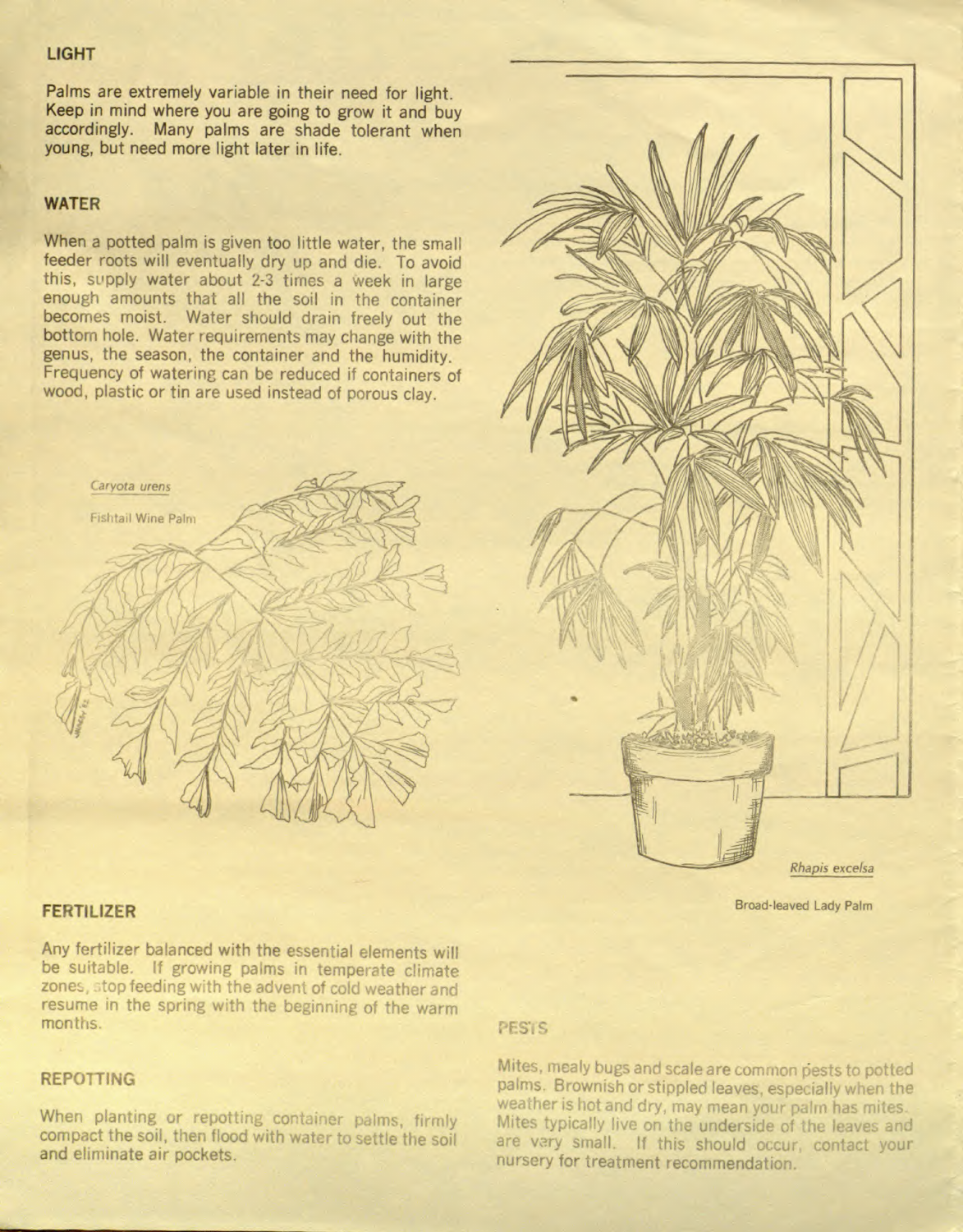## FOLLOWING iS A LIST OF PALMS COMMONLY USED INDOORS

### AND AVAILABLE IN SOUTHERN CALIFORNIA:

#### Caryota mitis - 'Clustered Fishtail Palm'

So named because of the shape of its leaflets. A five foot tall specimen usually has deeply arching fronds 3-4 feet long, it does best in pots that seem too small for them, but when they become extremely crowded or the soil is completely filled with roots they should be repotted in early spring using general purpose potting soil. The fish palm grows slowly to an eventual height of 20-25 feet.

Ca: vota urens - 'Fishtail Wine Palm'

This single stemmed palm will reach 100 feet in its native Asia. Here it will attain 15-20 feet outdoors with some protection. The leaves of this palm are darker than those of C. mitis.

Chamaedorea costaricana

This palm develops fairly fast into bamboo-like clumps of 8-10 foot trunks if well fed and liberally watered. This is

This is the best of the Chamaedoreas for indoor use. This is a dwarf species that when young is commonly used in dish gardens and terrariums because of its ability to live in cramped conditions at that stage. This palm is single stemmed, 3-4 plants are often planted in a single container. It grows very slowly to an eventual height of 3-4 feet. The leaves are pinnate and have 12 pairs or more of slender leaflets.

#### Chamaedorea geonomiformis

This slow growing, single or multi-trunked palm has dark green fishtail shaped leaves and reaches an eventual height of <sup>5</sup> feet. Outdoors it must be grown in the shade in a protected location.

### Chamaedorea erumpens - 'Bamboo Palm' Chamaedorea seifrizii

This palm forms clusters and is a bamboo-like dwarf This is a cluster type palm with dense, compact growth with dropping leaves. It grows slowly to about 4-8 feet. up to 8-10 feet. It has feathery leaves with narrow Outdoors it needs a frost free location in shade or part leaflets. It will tolerate temperatures to 28 F. and can be shade.

Excellent pot palms that grow slowly to four feet. Their broad oblong leaves are not feathery, but are deeply slit at the tips like a fishtail.

#### Chamaedorea glaucifolia

A slow growing, but eye catching, palm with <sup>a</sup> solitary trunk. It grows to an eventual 8 feet. It has finely textured feathery leaves which can reach 4-6 feet long and are bluish-green in color.

#### Chamaedorea klotzchiana

This palm is native to Mexico, has a solitary trunk and grows slowly to a height of 4-8 feet. Outdoors it is hardy to 28 F. It has handsome dark green, leathery foliage.

a good pot palm which will eventually noed a larger container. Its lacy feathery leaves are 3-4 feet long.

Chamacdores elegans - (Neantha bella) - 'Parlor Palm'

Forms clusters of slender, ringed stems up to 8 feet tall. It has leathery leaves and is one of the hardiest for outdoor use.

Chamaedorea radicalis

Chamaedorea ernesti-augusti

#### Chamaedorea metallica

Similar to C. ernesti-augusti but differs in that its deep green leaves have a metallic sheen. The leaves are often cupped upward toward the tip.

Chamaedorea microspadix

A slow growing, single stemmed palm that reaches a height of 4 feet. It has strong patterned dark green leaves and interesting and colorful seed pods. It is the hardiest of the Chamaedoreas, tolerating temperatures down to 22 - 28 F.

used outdoors in protected areas with part shade.